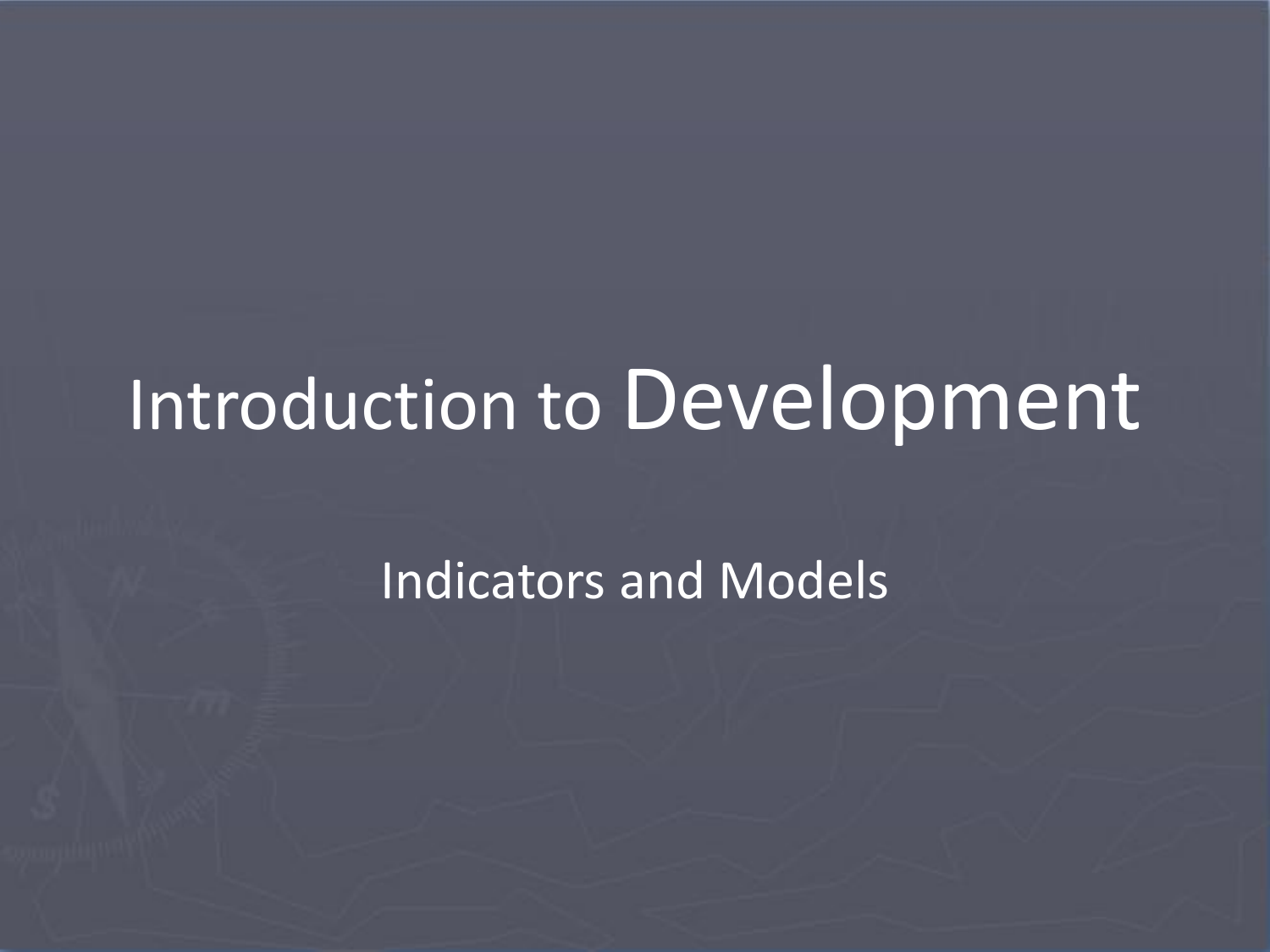#### First World vs. Third World

- Refers to economic development
	- Diversity and complexity of economy
	- High per capita income
- Developed during the Cold War
	- "First World" referred to capitalistic western countries
		- Generally more affluent
	- "Second World" was countries developing communism
	- "Third World" referred to politically neutral countries
		- Changed to now refer to less developed countries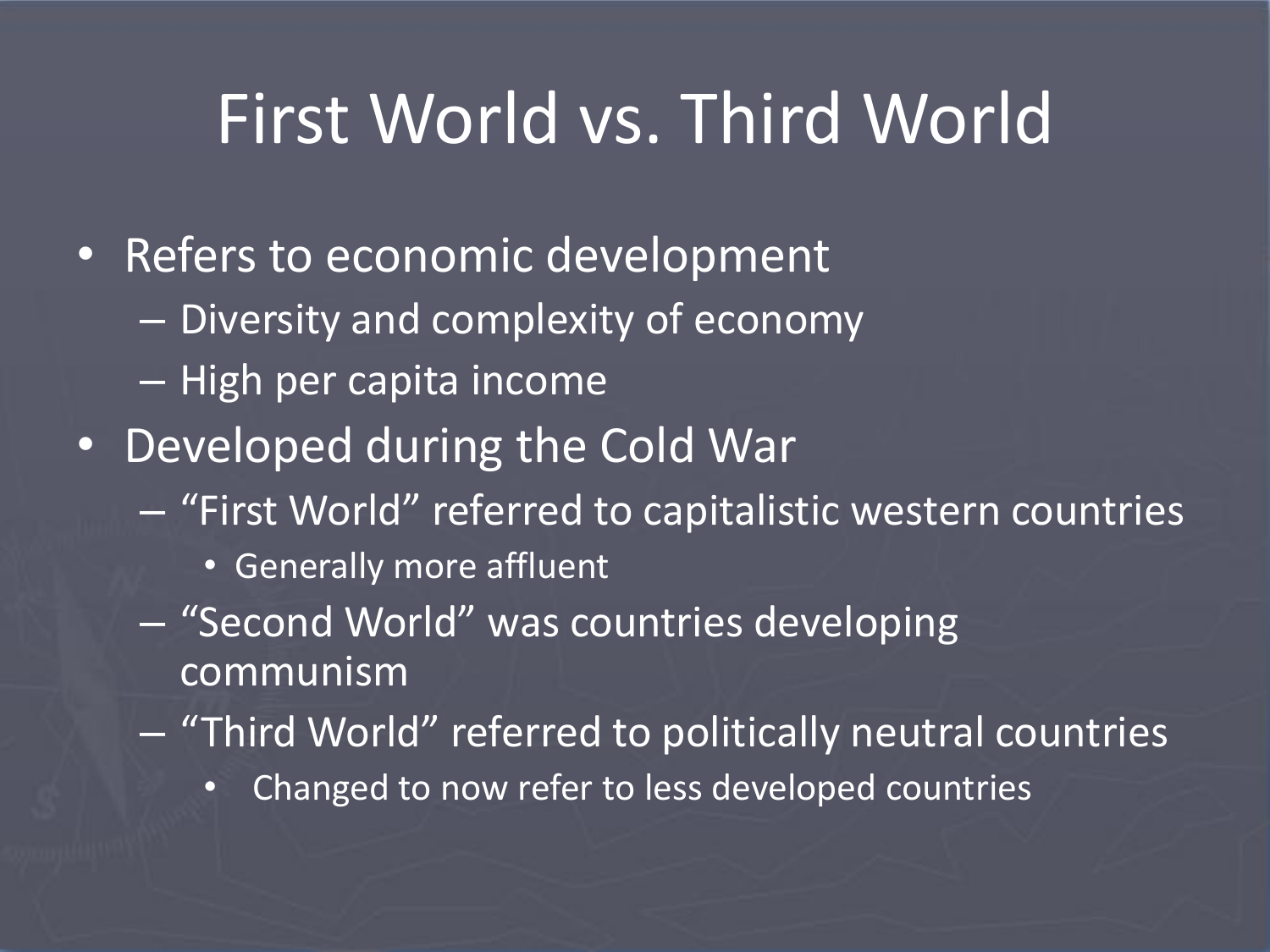#### Three Worlds Model

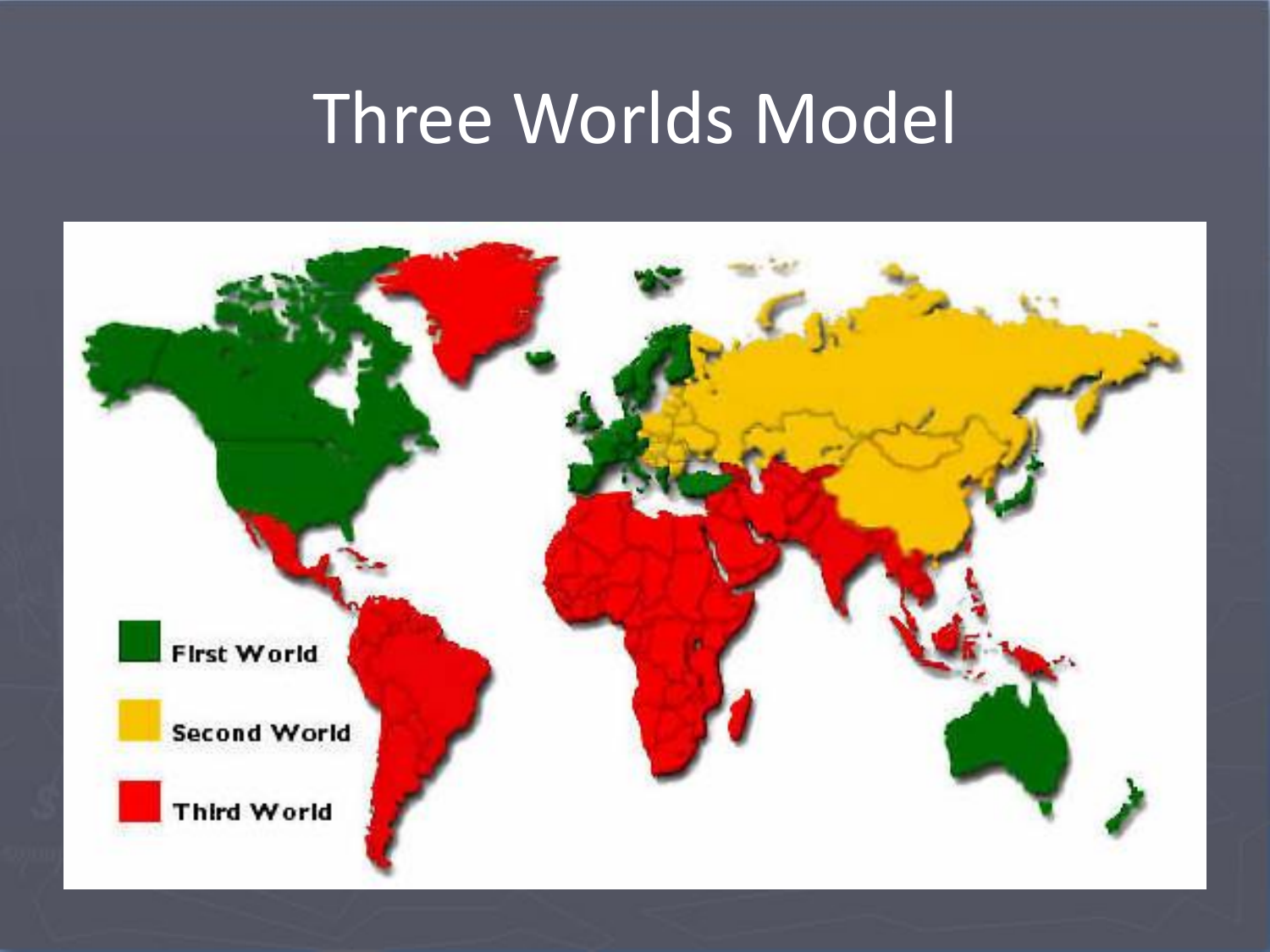#### The Brandt Line

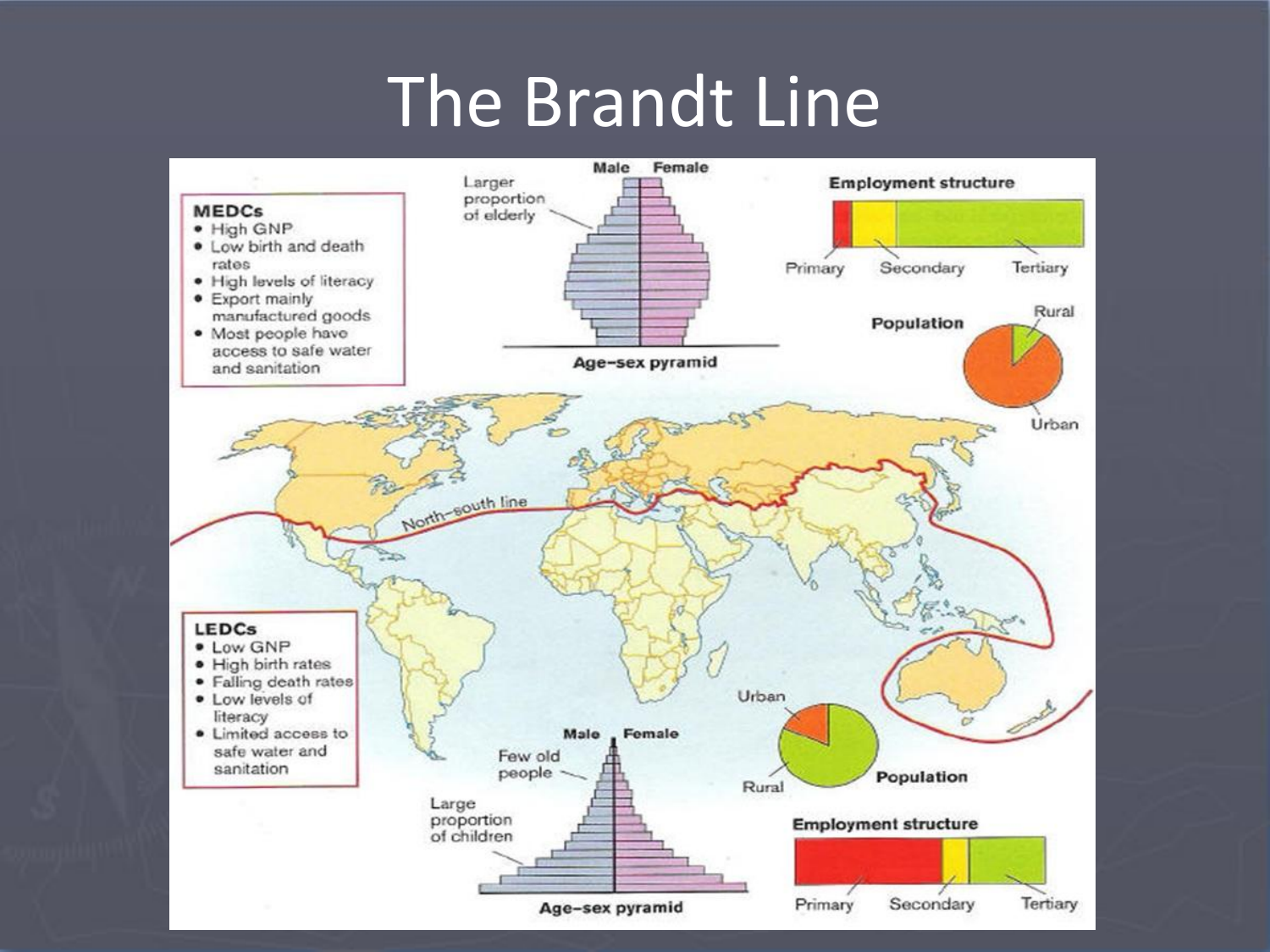## Economic Indicators of Standard of Living

| <b>Economic Indicators</b> | <b>Examples of measures</b>                                                                                                                                                                                                                                                          |
|----------------------------|--------------------------------------------------------------------------------------------------------------------------------------------------------------------------------------------------------------------------------------------------------------------------------------|
| <b>Wealth</b>              | <b>•Gross Domestic Product(GDP)</b> - the<br>total value of all goods and services<br>produced in a country<br><b>Gross National Product(GNP)</b> - GDP<br>plus earnings from foreign investment<br>.GNP per capita - GNP divided by the<br>total population                         |
| Jobs                       | •The types of jobs people do differ<br>between countries. In more<br>economically developed<br>countries (MEDCs) more people work in<br>tertiary and quaternary jobs. In less<br>economically developed<br>countries (LEDCs) more people work in<br>primary jobs such as farming and |
|                            | secondary jobs such as agricultural                                                                                                                                                                                                                                                  |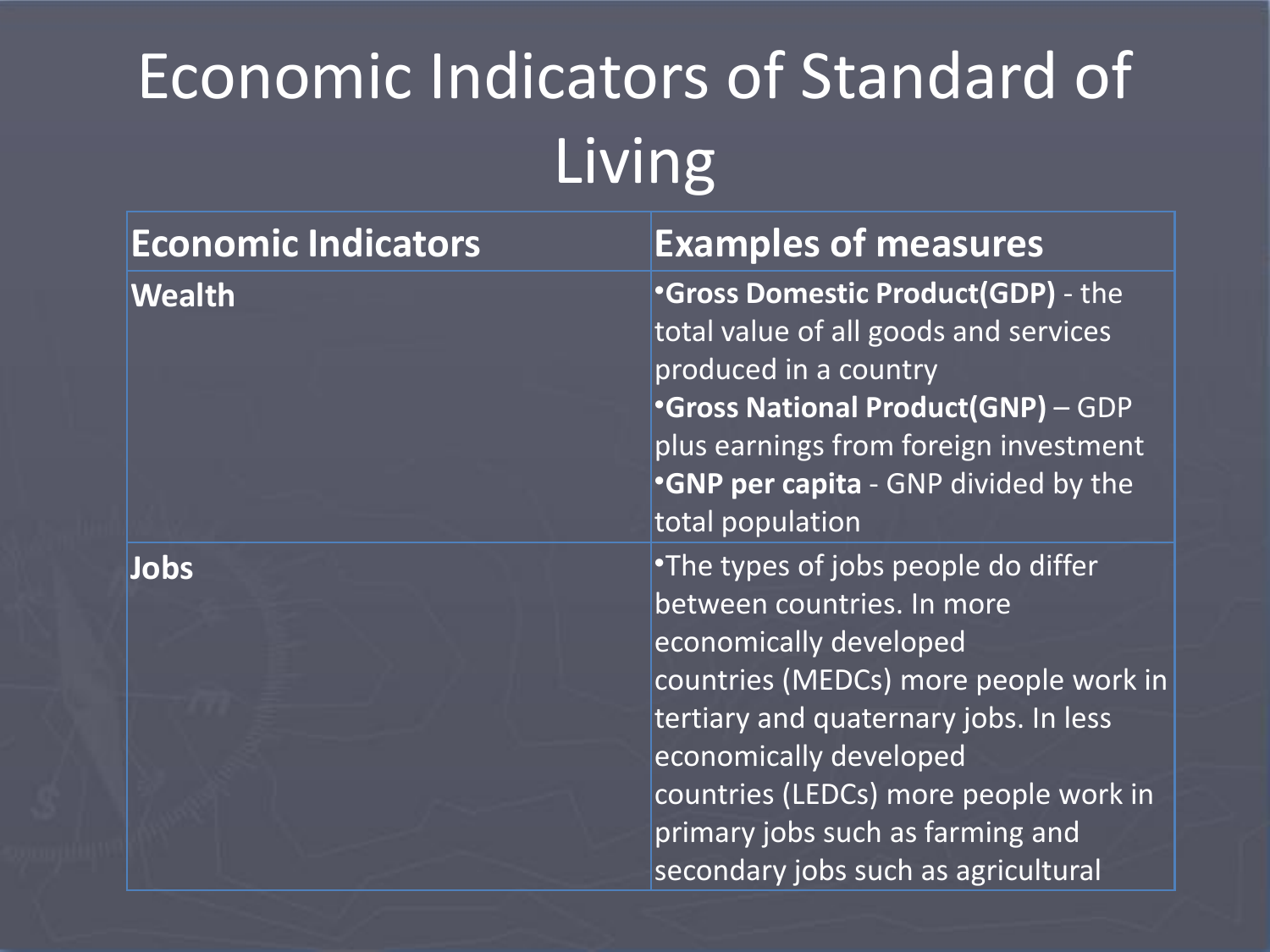#### Social Indicators of Standard of Living

| Social Indicators | <b>Examples of measures</b>                               |
|-------------------|-----------------------------------------------------------|
| <b>Health</b>     | <b>. Life expectancy</b> - Average age people live<br>to. |
|                   | <b>Crude Death Rate(CDR)</b> - Deaths per                 |
|                   | $1,000$ per year.                                         |
|                   | <b>.Infant mortality Rate - Number of</b>                 |
|                   | infants who die per 1,000 every yeah                      |
|                   | <b>Crude Birth Rate (CBR)</b> - Births per 1,000          |
|                   | per year.                                                 |
| <b>Education</b>  | •Percentage in primary education.                         |
|                   | <b>. Literacy Rate</b> – Percentage of people who         |
|                   | can read and write                                        |
| <b>Equality</b>   | <b>Equal opportunities for women.</b>                     |
|                   | •Fair distribution of wealth                              |
|                   | •Freedom of speech                                        |
|                   |                                                           |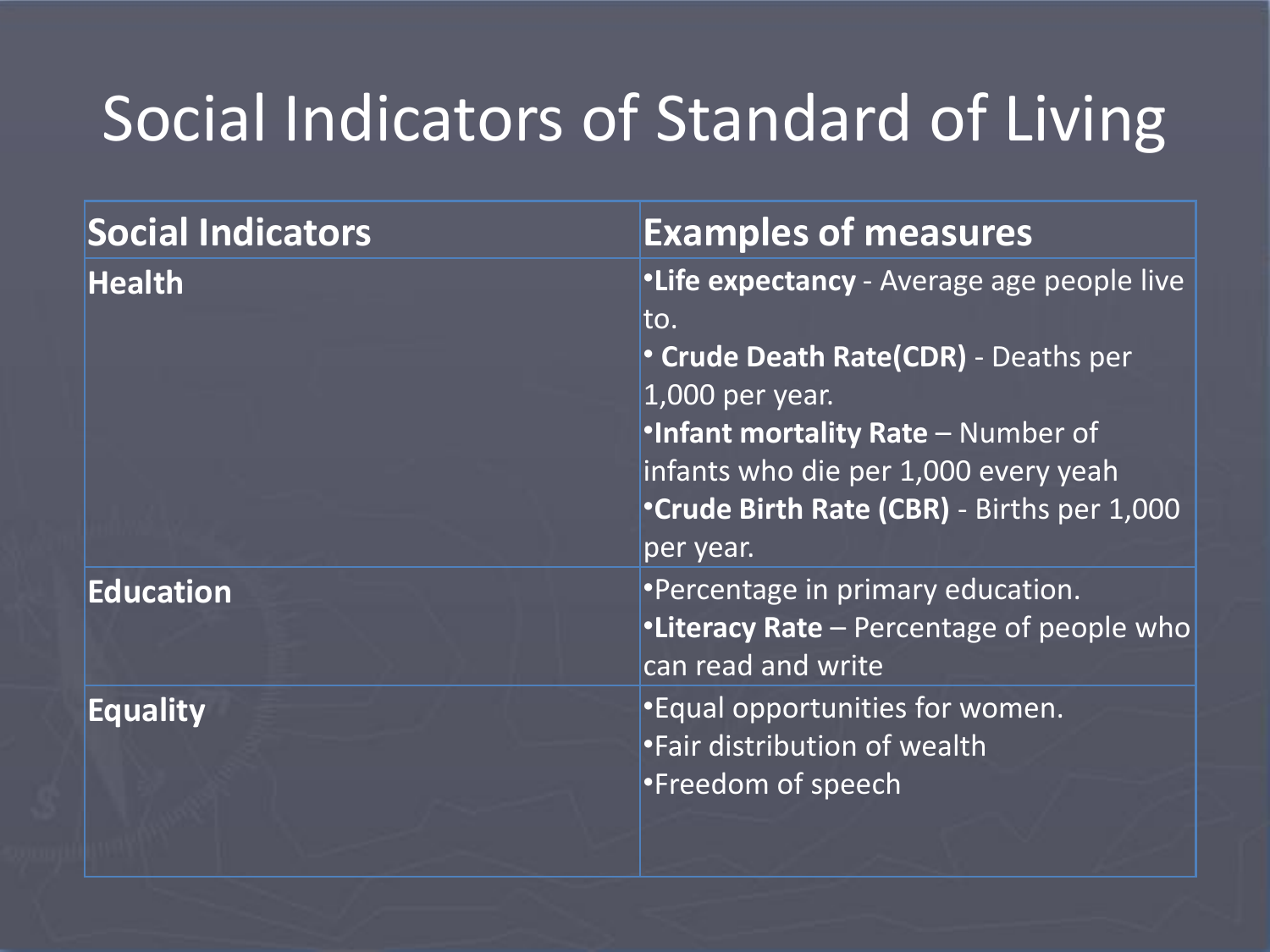#### The Human Development Index (HDI)

- Stresses people and their capabilities as a measure for a country
	- Not economic growth
- Takes into account government policy issues
- Created by Indian and Pakistani economists in 1990
	- Gives countries a score from 0 to 1
		- Above .8 is highly developed
		- Under .6 is low development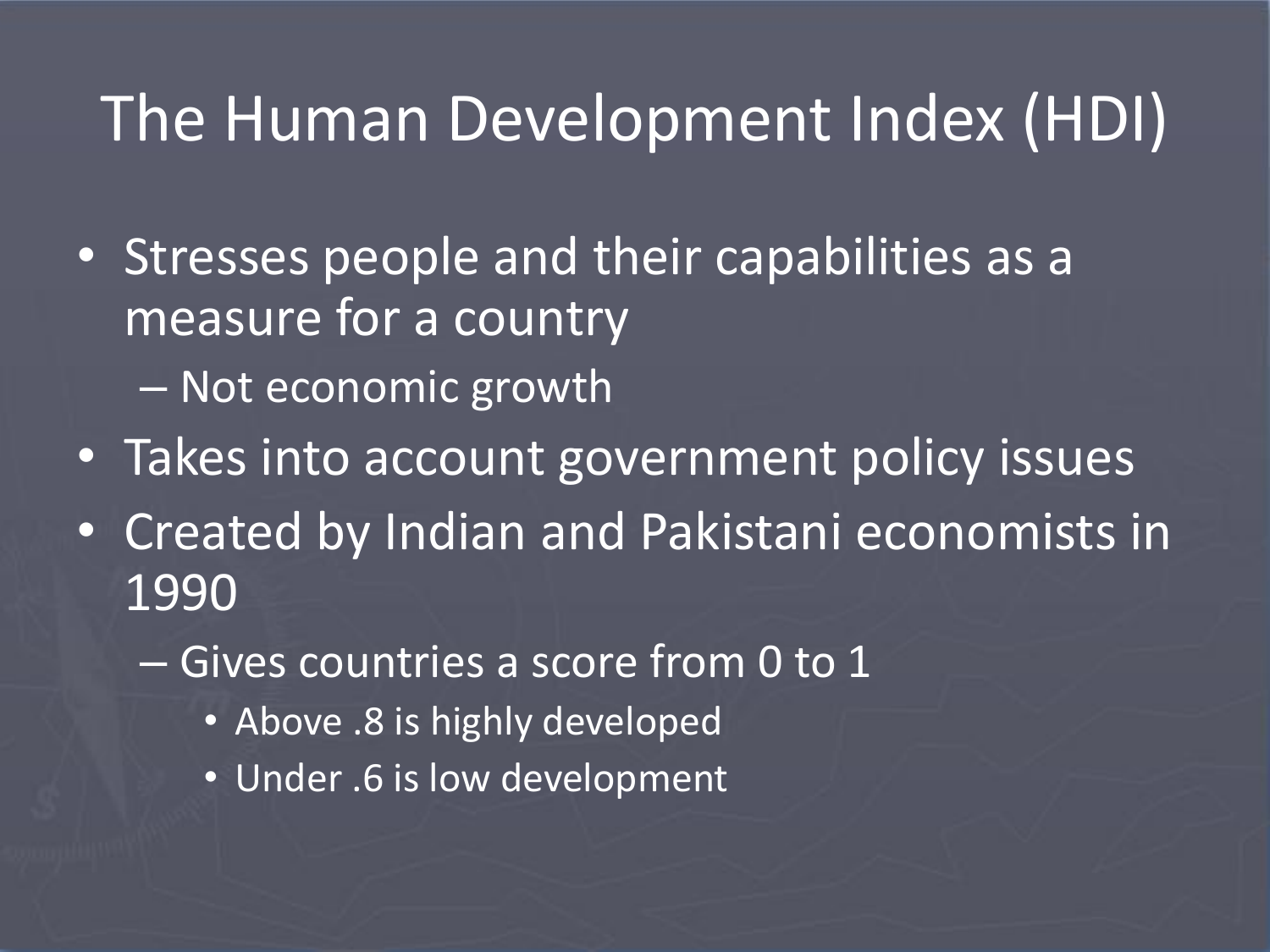# Mapping the HDI

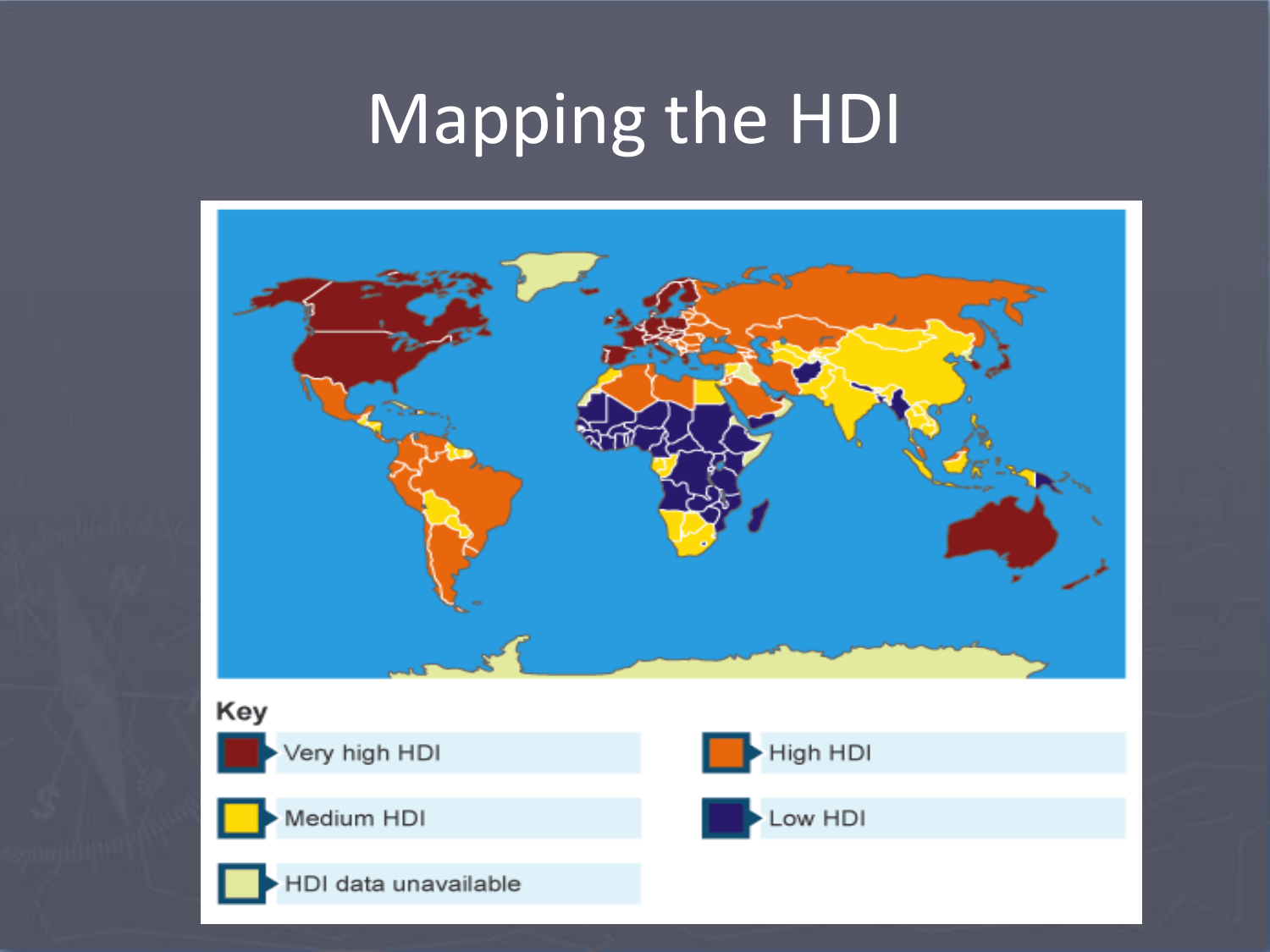### Measuring the HDI

- Uses Social, and Economic keys to measure development
	- Average Life Expectancy
	- Educational Attainment
		- Average amount of schooling for adults over 25
		- Expected number of years of schooling for children
	- Gross National Income Per Capita
		- Uses purchasing power parity (PPP) to compare income versus cost of living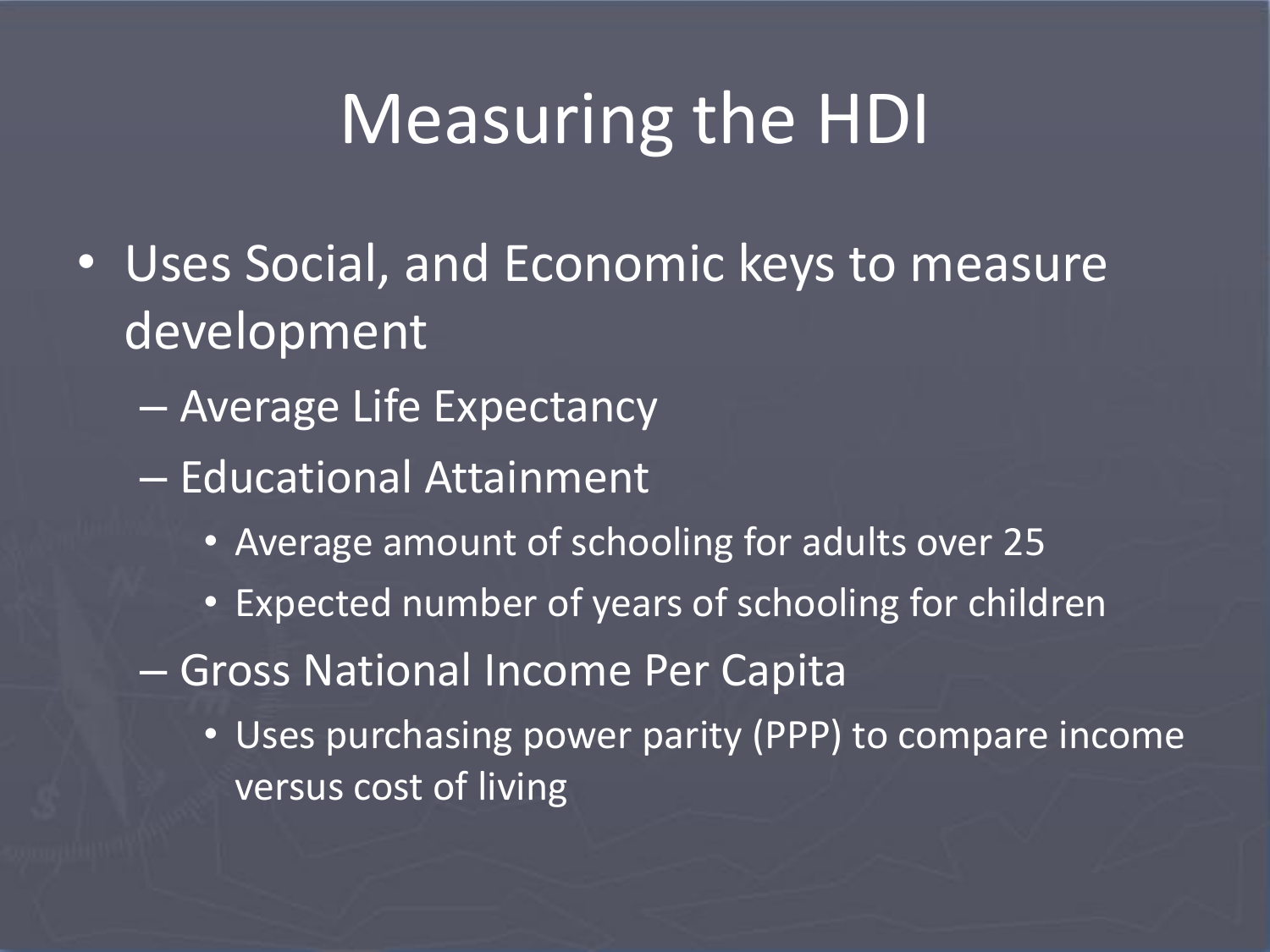### More Developed Countries (MDCs)

- Countries with better access to wealth and resources are considered MDCs
	- Measures Gross domestic product (GDP) per capita, level of industrialization, life expectancy, standard of living and literacy level
		- MDCs commonly have HDI levels over .80
		- LDCs have an HDI under .7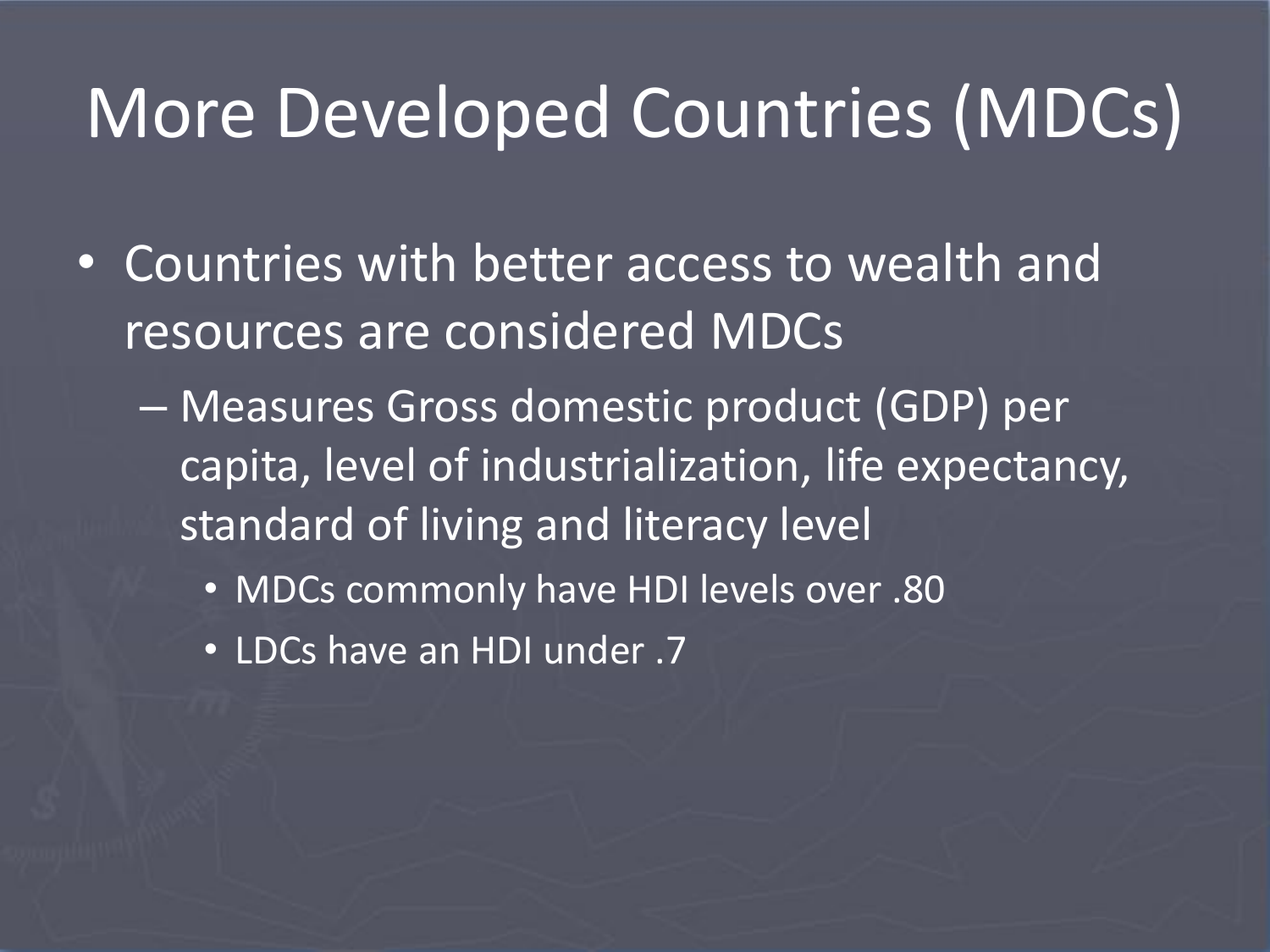#### Newly Industrialized Countries (NICs)

#### • Characteristics of a NIC

- Strong, stable government
- A switch from agricultural to manufacturing and service jobs
- A focus on exports and trade
- Products are kept cheap and competitive by using cheap, welldisciplined workers
- Profits are invested in developing more industries and buying home produced goods - a multiplier effect
- Over time the workforce becomes better educated and more skilled



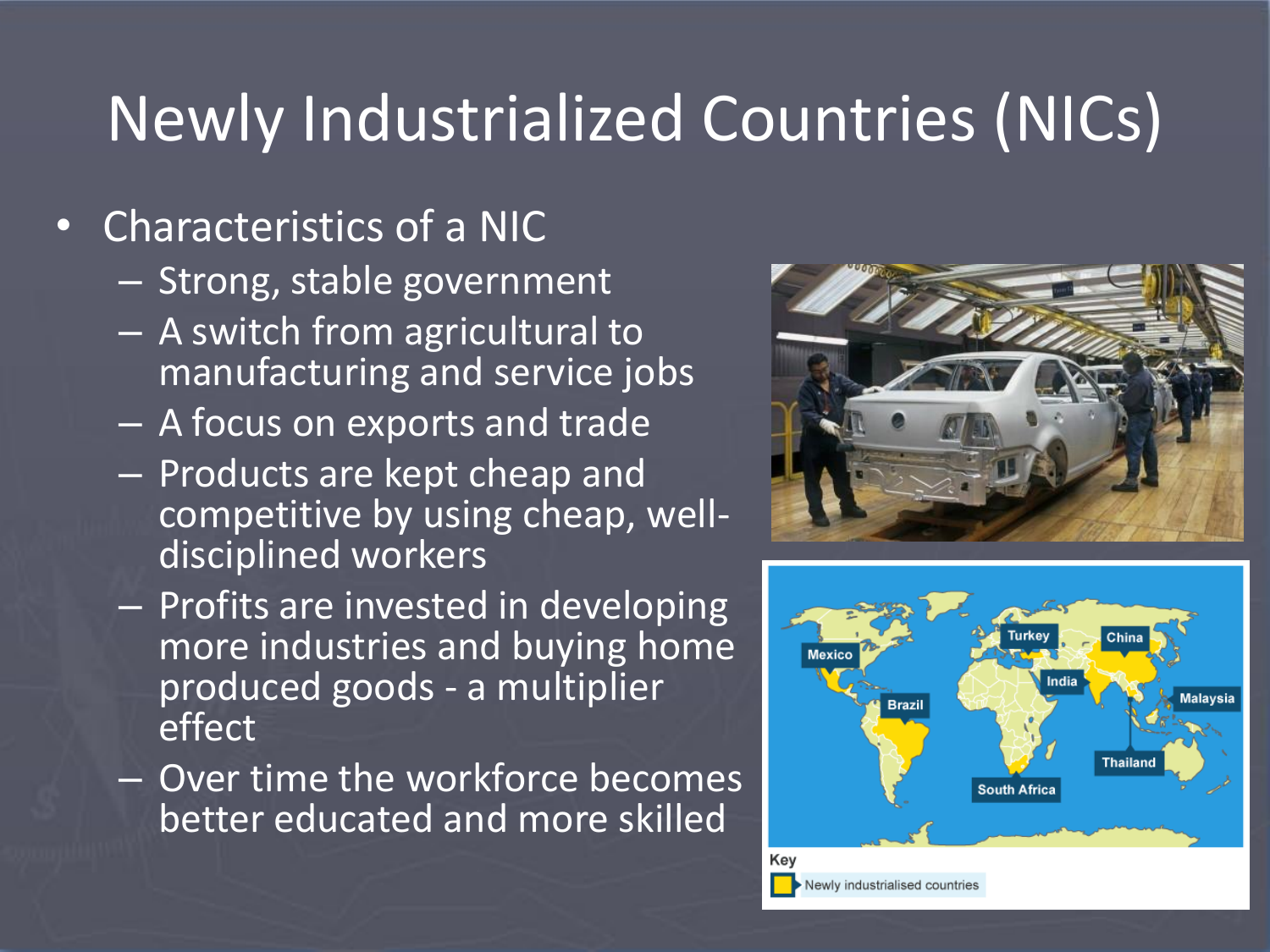### Factors Impacting Development: Physical Factors

- Climate
	- Many of the poorest countries are in the tropics, where it is hot, the land is less fertile, water is scarce, and diseases flourish.
- Natural resources
	- Some raw materials are valuable and can help a country develop if they have the resources to collect and process them.
- Location
	- Being near trade routes and having access to the sea.
- Natural hazards
	- Some places are vulnerable to natural disasters.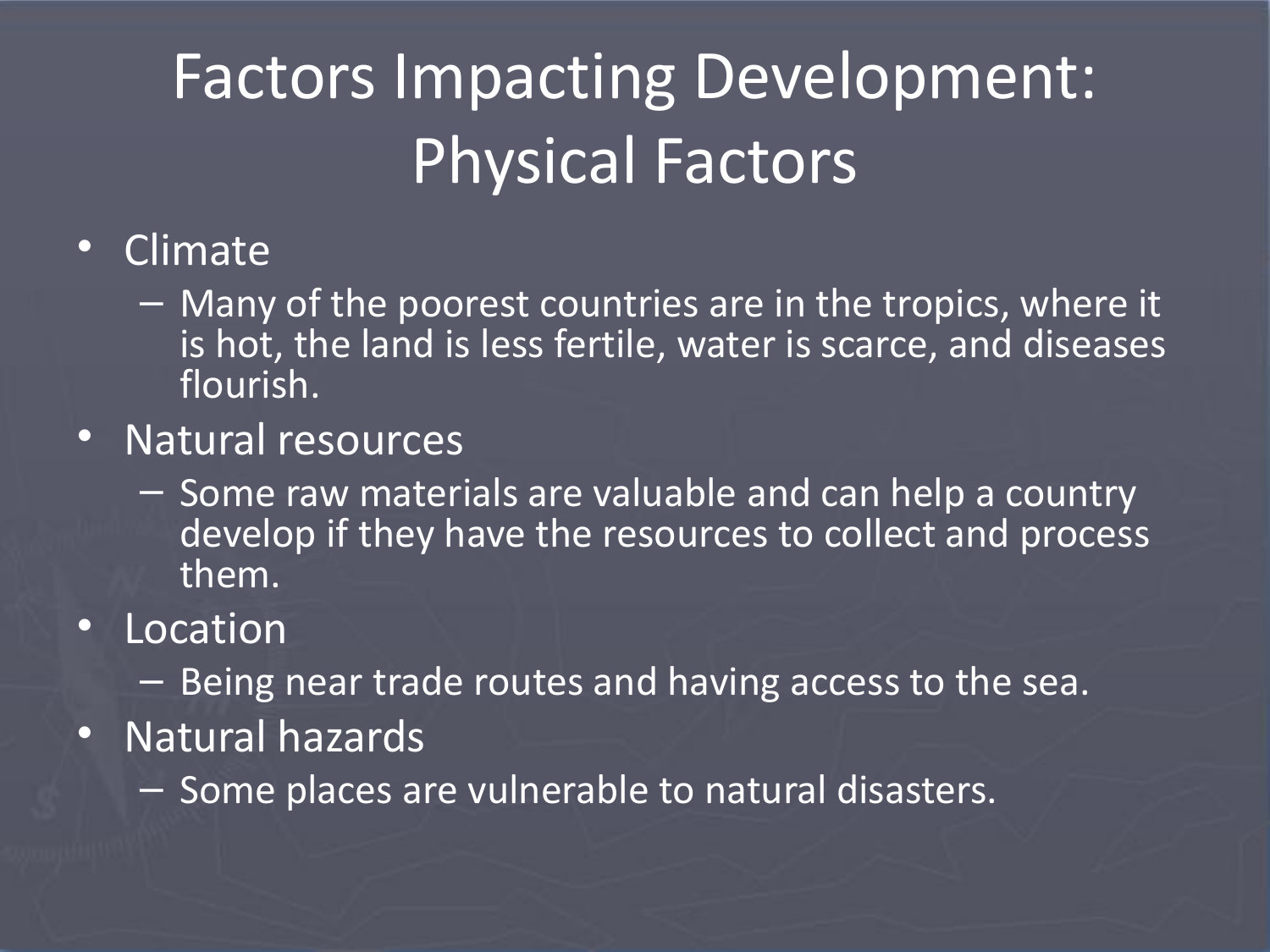### Factors Impacting Development: Political Factors

#### • Trade

- Unfair trade balance that makes it hard for LDCs to compete
- Histories of MDCs exploiting LDCs for their natural resources
- Corruption/poor management
	- Countries need strong, stable and honest leaders to help them develop.

#### • War

– Wars use up resources and make it difficult to produce goods and trade.